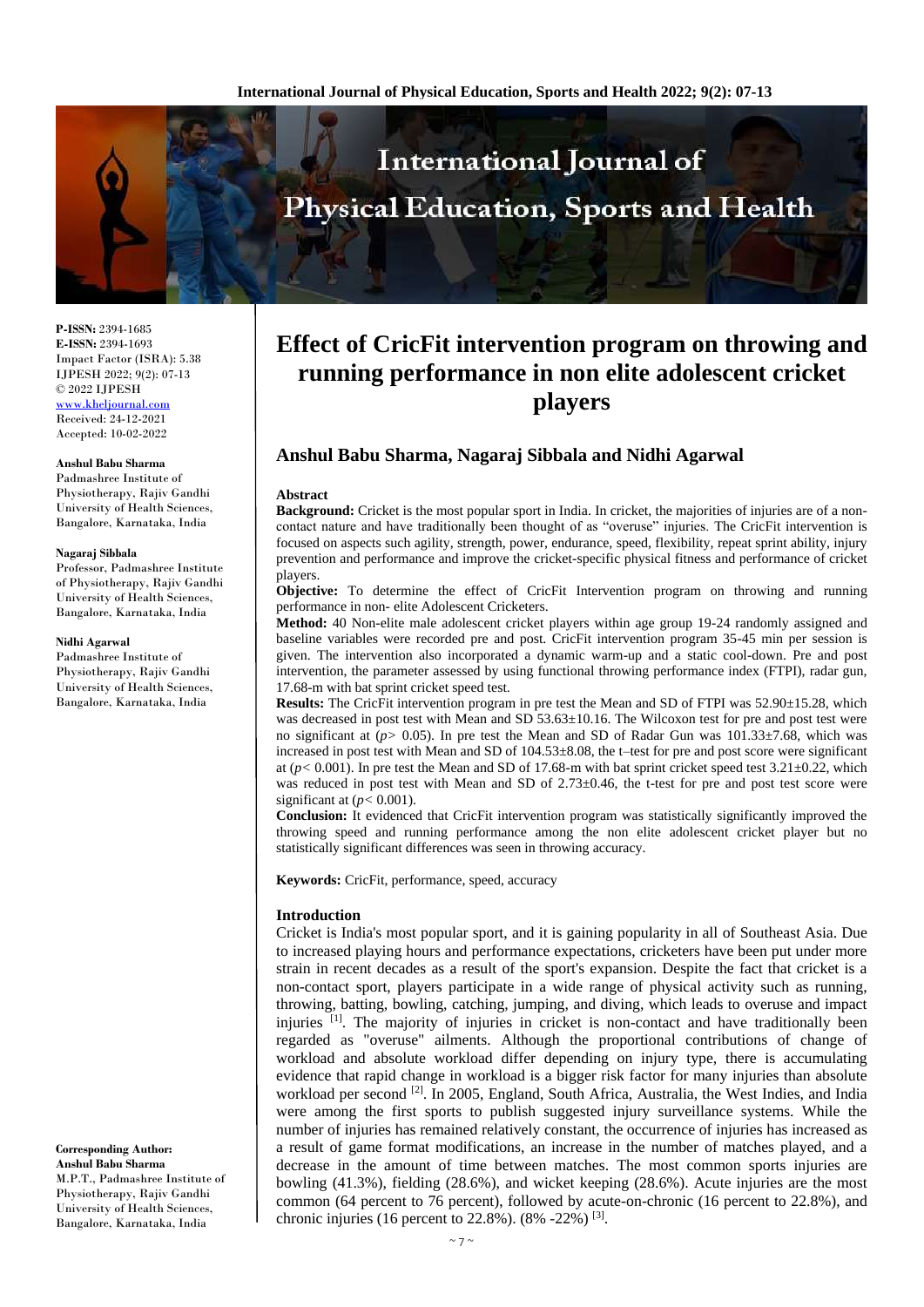At the non-elite levels of play, the volume of literature on the epidemiology, causation, and prevention of cricket injuries is sparse, as evidenced by a report from a study on the nature of injuries among schoolboy cricketers conducted over ten years ago. Injury rates among these schoolboy cricketers were reported to be 49.0 percent throughout the season. Younger cricketers were shown to be more likely than their older counterparts to develop an injury and have that injury repeat during the season or the next season. In a research of senior provincial cricketers, it was discovered that 19-24 year old cricketers were more prone to injury than their older counterparts, with 46 percent of injuries sustained over the course of a four-season study [4].

When a throw of maximum or near maximum throwing velocity is required, overhead throwing, rather than side arm or underarm throwing, is typically chosen as the best throwing approach. Implement velocity and accuracy are two release components of throwing performance that both contribute to effective performance to varied degrees depending on the demands of the sport in question. The time it takes for the ball to be returned to the stumps from the field in cricket is influenced by the ball velocity and accuracy. As a result, increasing velocity reduces flight time, enhancing the fielding side's ability to perform run-outs and reducing the opposition's run-scoring opportunities. This is aided by good throwing accuracy<sup>[5]</sup>.

Cricketers are subjected to a variety of sport-specific demands, including long-term training and practise. Cricket is a sport that necessitates repeated periods of high-velocity upper-limb action, which includes high-velocity throwing. Because high velocities are obtained during the throw, the maximum velocities obtainable in isokinetic dynamometers are utilized to assess internal and external shoulder rotation. In order to succeed in cricket, players must be able to toss the ball across the field with power and accuracy during play. In cricket, a successful throw requires a mix of good technique and accurate anthropometric measures. If workload increases are not effectively managed, they can result in predisposing variables that contribute to sports-related injuries [6].

Strength and conditioning exercises that can help you avoid throwing-related injuries and improve your throwing performance. a variety of strength and conditioning routines that can help the cricketer prepare physically for better throwing performance [7].

As a result, there is a distinction between programmes implemented at the elite and amateur levels. According to the findings, adolescent cricket players have a notable absence of strength and conditioning training. Furthermore, workloads are seldom controlled, and different athletic codes' seasons often overlap, resulting in schoolchildren participating in many sports at the same time [8].

Cricfit is a cost-effective, dependable intervention programme that can be completed by anybody without the need of any equipment or support. Although there are a variety of strength and conditioning programmes for cricketers, there is a scarcity of research on conditioning programmes for non-elite adolescent cricketers and their performance. The goal of this study is to see how effective the CricFit intervention programme is at improving throwing and running performance in non-elite adolescent cricketers.

## **Objectives of the study**

 To determine the effect of CricFit intervention program on throwing and running performance in non- elite adolescent cricketers.

# **Methodology**

# **Source of Data**

- Cricket clubs in and around Bangalore.
- Padmashree group of institutions, Bangalore

# **Method of collection of data**

- Population: Non Elite Adolescent Cricket players
- Sampling: Simple Random Sampling<br>Sample size:  $40$
- Sample size:  $40$ <br>Type of Study: I
- Type of Study: Pre to Post Experimental study
- Duration of the study: 6 months

#### **Inclusion Criteria**

- Age : Age group between 19-24 years.<br>
Gender : Male Population
- Male Population
- Population : Non Elite Adolescent Cricketers.
- Subjects those who full fill the criteria of screening.
- Subjects willing to participate in the study.

#### **Exclusion Criteria**

- Subjects presented with acute or chronic injury within the previous 3 months.
- Subjects with any conditioning program within 3 months.
- **Uncooperative subjects.**

# **Materials Required**

- Medicine ball
- Agility ladders
- $\blacksquare$  Skipping Rope
- Radar Gun
- Marking Cone<br>■ Ston Watch
- Stop Watch<br>■ Measuring T
- Measuring Tape<br>Paper and Pen
- Paper and Pen
- Cricket Bat
- Cricket leather Ball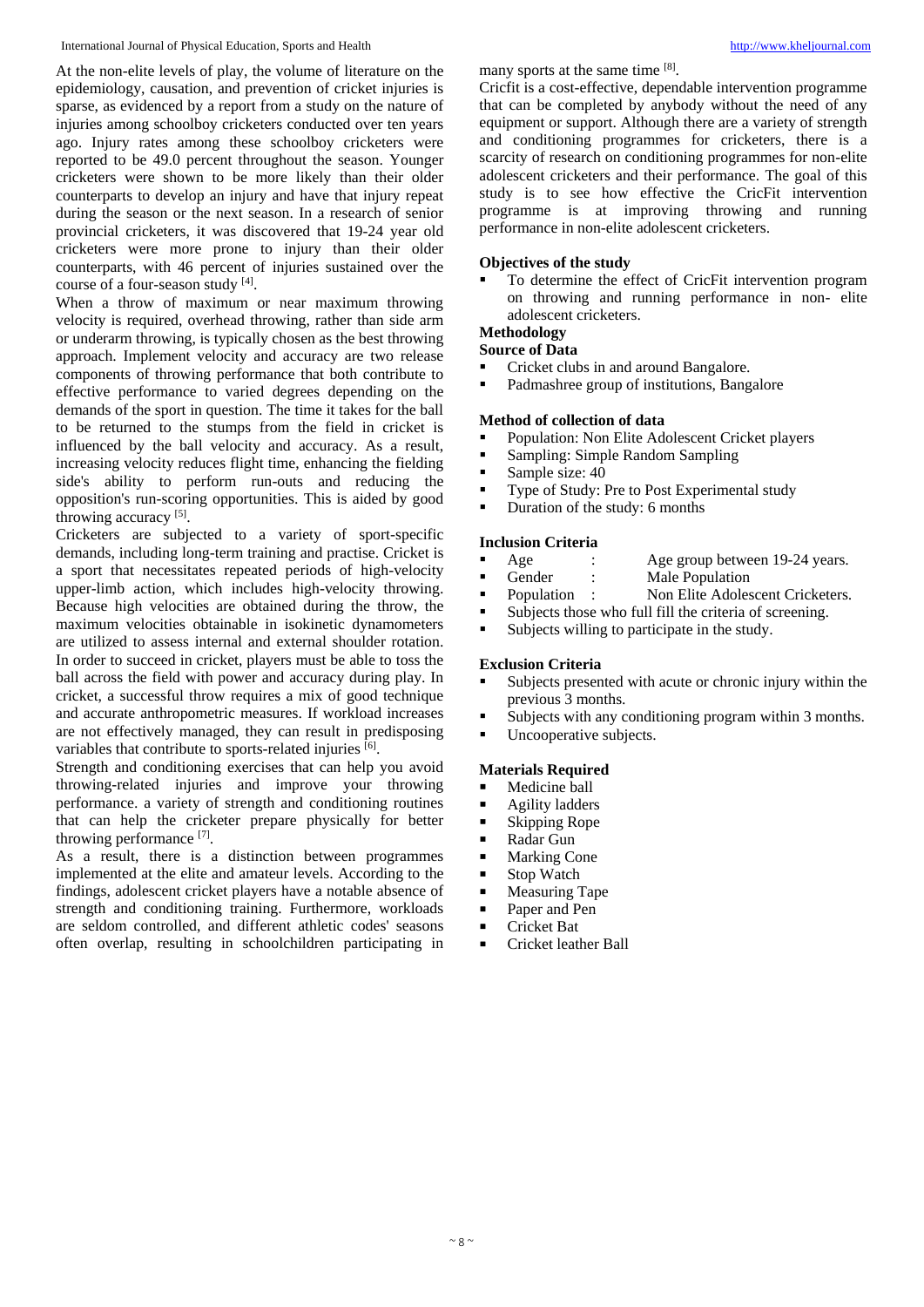#### **Flow chart of Methodology**



#### **Methodology**

- The subjects were recruited voluntarily based on the inclusion and exclusion criteria.
- Permission was obtained from the respective institutions and informed consent was taken from the subjects to carry out the study.
- Baseline variables such as age, gender, height, weight, BMI was documented and then FTPI, radar gun, 17.68-m with bat sprint cricket speed test were recorded before and after intervention.

#### **Procedure**

The experimental group was perform a tests prior to and after completing a CricFit intervention program. The tests were perform in the order presented below. Lastly, the intervention also incorporated a dynamic warm-up and a static cool-down (5 minutes each).

# **CricFit Intervention program**

#### **Sprints (20 m)**

Running a single maximum sprint over 20 meters, with the time recorded. Start from a stationary position, with one foot in front of the other. The front foot must be on or behind the starting line. This starting position should be held for 2 seconds prior to starting, and no rocking movements are allowed.

#### **Plank**

Lie face down in a push-up position. Keep your palms on the floor next to your shoulders and your feet flexed with the bottoms of your toes on the floor. Take a deep breath and press up into a push-up. Your body should make a straight line from your heels to the top of your head. draw your navel toward your spine and tighten your buttocks. Look at the floor to keep your head in neutral position and breathe normally.

#### **Ladder Drill**

Stand alongside the agility ladder with your chest facing the squares. Quickly jump into the ladder, landing with each foot in its own square between the rungs. Then jump backwards out of the ladder at about a 45-degree angle to your right. Next, jump immediately back into the ladder again, progressing to the right one square at a time, down the ladder.

#### **Skipping**

Place the rope behind you and turn the jump rope over your head. Catch the jump rope under your toes and lift up your heels and let it out from underneath your feet.

#### **Lizard crawls**

Starting in a high plank position, step one foot to the outside of the same side hand. Slowly lower your chest to 1-2 inches above the floor with soft pressure, slide the unloaded hand out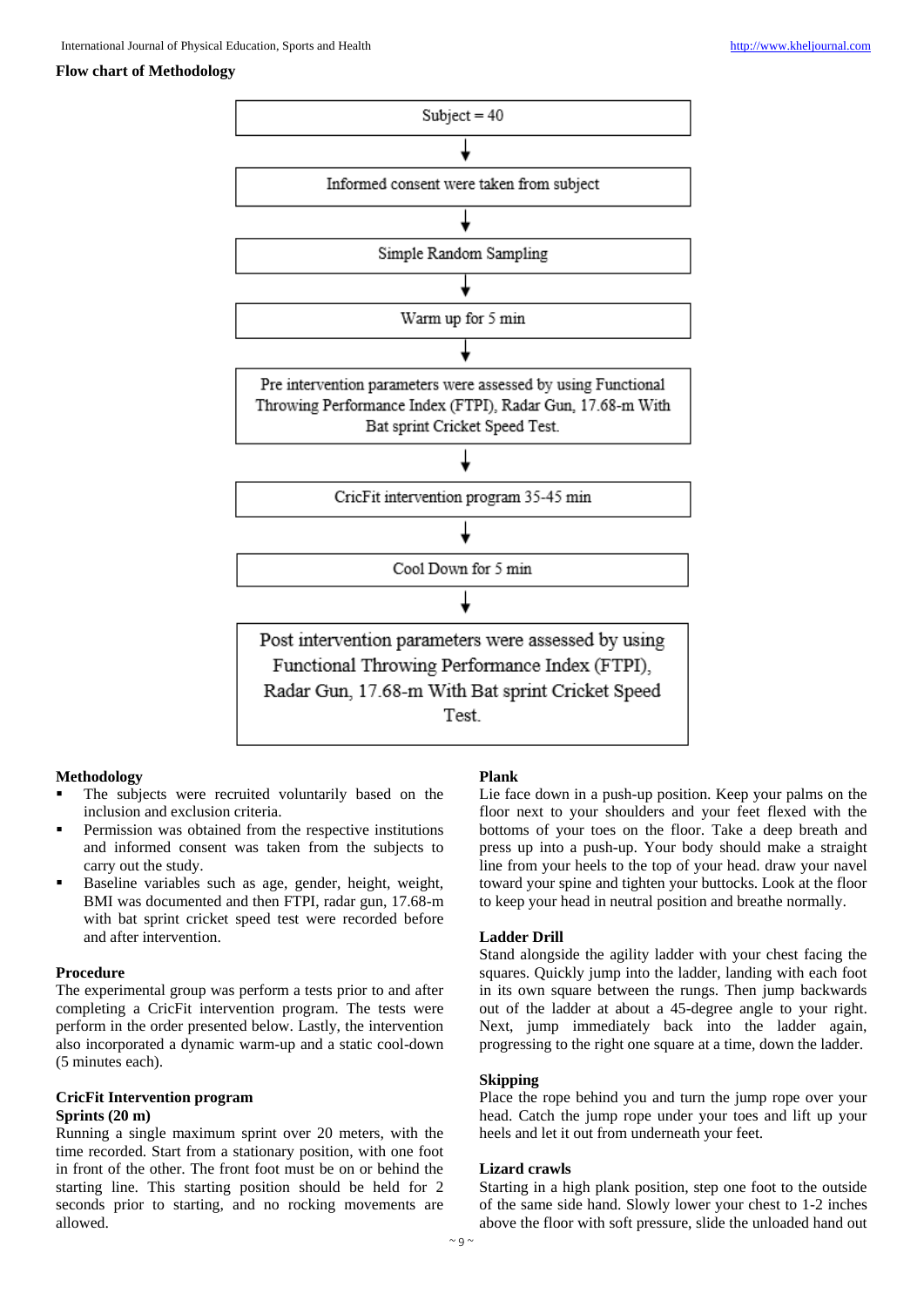into full extension. Pause for a moment, breathe, feel the position. Slide the hand back in, return the foot and press up to the high plank.

#### **Nordic lowers**

Kneel on the ground—it's best if it's padded secure your feet and lower your torso to the ground as slowly as possible. Your hamstrings might feel like they want to pop out of the backs of your legs. When your hamstrings can no longer support your weight and you find yourself falling to the ground, catch yourself in a push-up position. Over time, you might actually be able to control the entire descent.

#### **Sprints (25 m)**

Running a single maximum sprint over 25 meters, with the time recorded. Start from a stationary position, with one foot in front of the other. The front foot must be on or behind the starting line. This starting position should be held for 2 seconds prior to starting, and no rocking movements are allowed.

#### **Side plank**

Start on your side with your feet together and one forearm directly below your shoulder. Contract your core and raise your hips until your body is in a straight line from head to feet. Hold the position without letting your hips drop for the allotted time for each set, then repeat on the other side.

### **W-sprint agility drill**

Set up: 7 cones, 5 yards apart in zig-zag pattern start at cone #1. Sprint to cone #2. Plant with the outside foot. Backpedal to cone #3.sprint to cone #4. Repeat until finished with all cones. Switch starting cone and repeat in opposite direction.

#### **Overhead medicine ball slams**

Stand with feet hip width apart, knees slightly bent and hold the medicine ball with two hands directly overhead. Slam the ball to the ground in front of you as hard as you can. Catch

the ball after one bounce and raise it back overhead.

## **Burpees**

Begin in a standing position. Move into a squat position with your hands on the ground. (Count 1). Kick your feet back into a plank position, while keeping your arms extended. (Count 2). Immediately return your feet into squat position. (Count 3). Stand up from the squat position (count 4).

# **Squat jumps**

Stand with your feet shoulder-width apart. Start by doing a regular squat, then engage your core and jump up explosively. When you land, lower your body back into the squat position to complete one rep. Land as quietly as possible, which requires control.

#### **Outcome Measure**

- Functional Throwing Performance Index (FTPI)<sup>[9-11]</sup>
- Radar Gun
- 17.68-m with bat sprint cricket speed test.

#### **Results**

|                            | <b>Table-1:</b> Mean and SD of base line parameters of non-elite |  |
|----------------------------|------------------------------------------------------------------|--|
| adolescent cricket players |                                                                  |  |

| S. No.                                                          | Variables     | <b>Range</b> | $Mean \pm SD$    |  |  |  |
|-----------------------------------------------------------------|---------------|--------------|------------------|--|--|--|
|                                                                 | Age (years)   | 19-24        | $20.68 \pm 1.76$ |  |  |  |
|                                                                 | Weight $(Kg)$ | $42-90$      | $62.65 \pm 9.61$ |  |  |  |
|                                                                 | Height (Mtrs) | 1.52-1.87    | $1.76 + 0.66$    |  |  |  |
|                                                                 | BMI           | $16-26$      | $20.19 + 2.70$   |  |  |  |
| $\overline{AC}$ Mot classificant is $D \setminus \overline{OC}$ |               |              |                  |  |  |  |

NS-Not significant. i.e., *P>* 0.05

In table-1: Shows baseline parameter of non-elite adolescent cricket players age Range 19-24 Mean and SD of 20.68±1.76, weight Range 42-90 Mean  $\pm$  SD 62.65 $\pm$ 9.61, height Range of 1.52-1.87 with Mean and SD of 1.76±0.66 And BMI Range 16-26 with Mean and SD 20.19±2.70 were taken. All the baseline variables were homogenous.

**Table 2:** Range, Mean and SD of outcome measures of non-elite adolescent cricket players

| S. no                                                                                                                                    |                                                   | <b>Pre test</b> |                                | Post test     |                 | t-tet/Wilcoxon test p-value |           |  |  |
|------------------------------------------------------------------------------------------------------------------------------------------|---------------------------------------------------|-----------------|--------------------------------|---------------|-----------------|-----------------------------|-----------|--|--|
|                                                                                                                                          | <b>Outcome measures</b>                           | <b>Range</b>    | Mean $\pm SD$                  | Range         | Mean $\pm SD$   |                             |           |  |  |
|                                                                                                                                          | $FTPI(\% )$                                       |                 | $52.90 \pm 15.28$              | $30 - 76$     | $53.63+10.16$   | $z=0.054^{NS}$              | p > 0.05  |  |  |
|                                                                                                                                          | Radar gun $(m/s)$                                 |                 | $101.33 + 7.68$                | 95-120        | $104.53 + 8.08$ | $t = 5.010*$                | p < 0.001 |  |  |
|                                                                                                                                          | 17.68-m with bat Sprint cricket speed $Test(m/s)$ |                 | $2.80 - 4.02$<br>$3.21 + 0.22$ | $2.01 - 3.40$ | $2.73+0.46$     | $t = 7.746*$                | p < 0.001 |  |  |
| Notes $\frac{k}{2}$ denotes $\frac{C_{\text{c}}}{k}$ and $\frac{C_{\text{c}}}{k}$ (n $\geq 0.05$ ). NR, Not equivalent (n $\leq 0.05$ ). |                                                   |                 |                                |               |                 |                             |           |  |  |

**Note:** \* denotes –Significant, (*p<* 0.05), NS-Not significant (*p>* 0.05).

In table-2: Comparisons between pre and post- test values of FTPI, radar gun, 17.68-m with bat Sprint cricket speed test of non- elite cricket player by using t-test/ wilcoxon test demonstrate of Mean values and SD of pre and post. In pre test the Mean and SD of FTPI was 52.90±15.28, which saw increase in posttest values with Mean and SD of 53.63±10.16. the Wilcoxon test for pre and post test were not significant at (*p>* 0.05). in pre test the Mean and SD of radar gun was

101.33±7.68, which demonstrated slight increase in posttest values with Mean and SD of 104.53±8.08, the t –test for pre and post score were significant at  $(p < 0.001)$ . In pre test the Mean and SD of bat sprint cricket speed test was 3.21±0.22, which was reduced in posttest values with Mean and SD of  $2.73\pm0.46$ , the t-test for pre and post test score were significant at  $(p< 0.001)$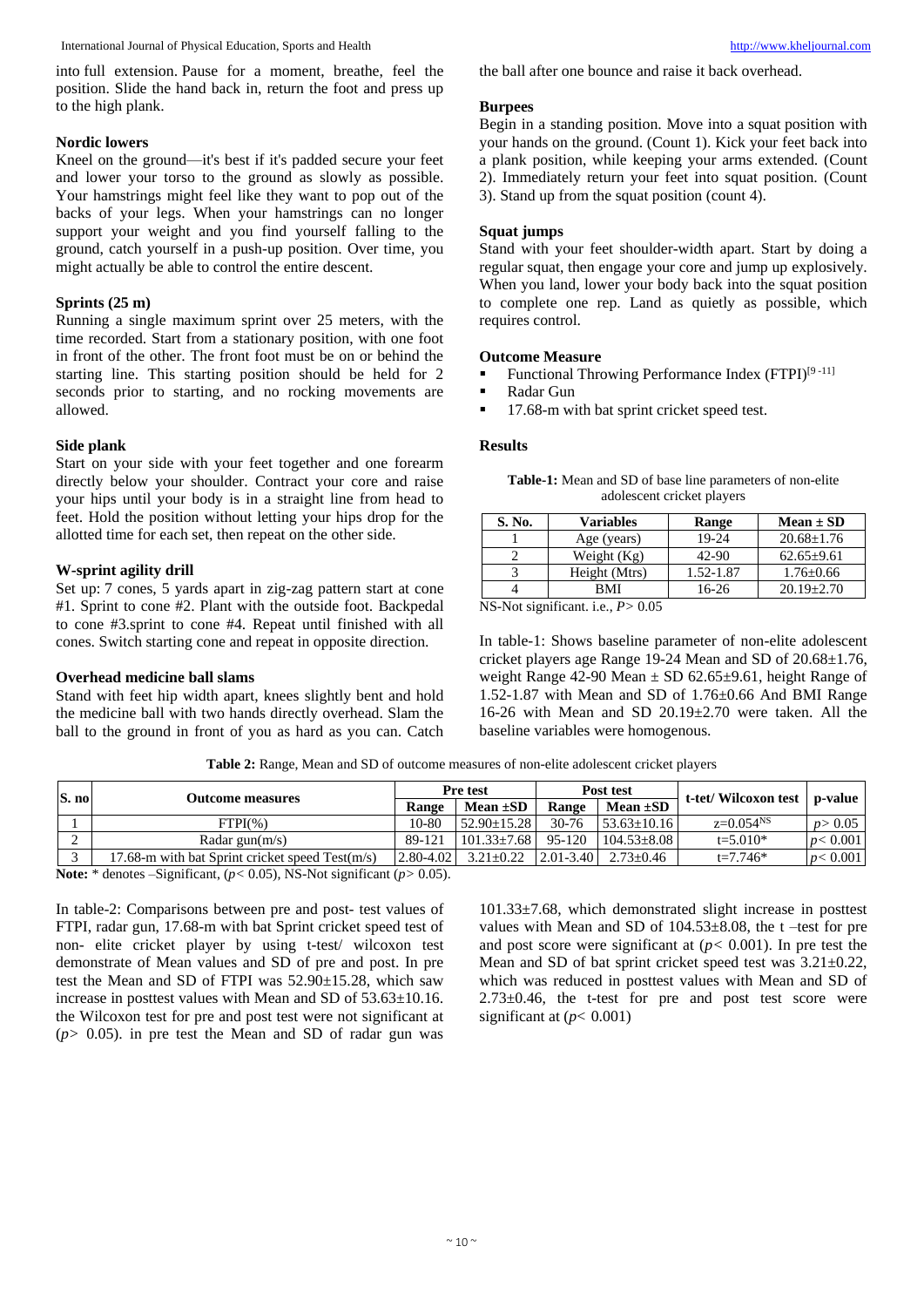





**Graph 2:** Pre and Post test Radar Gun(m/s) of non elite adolescent cricket players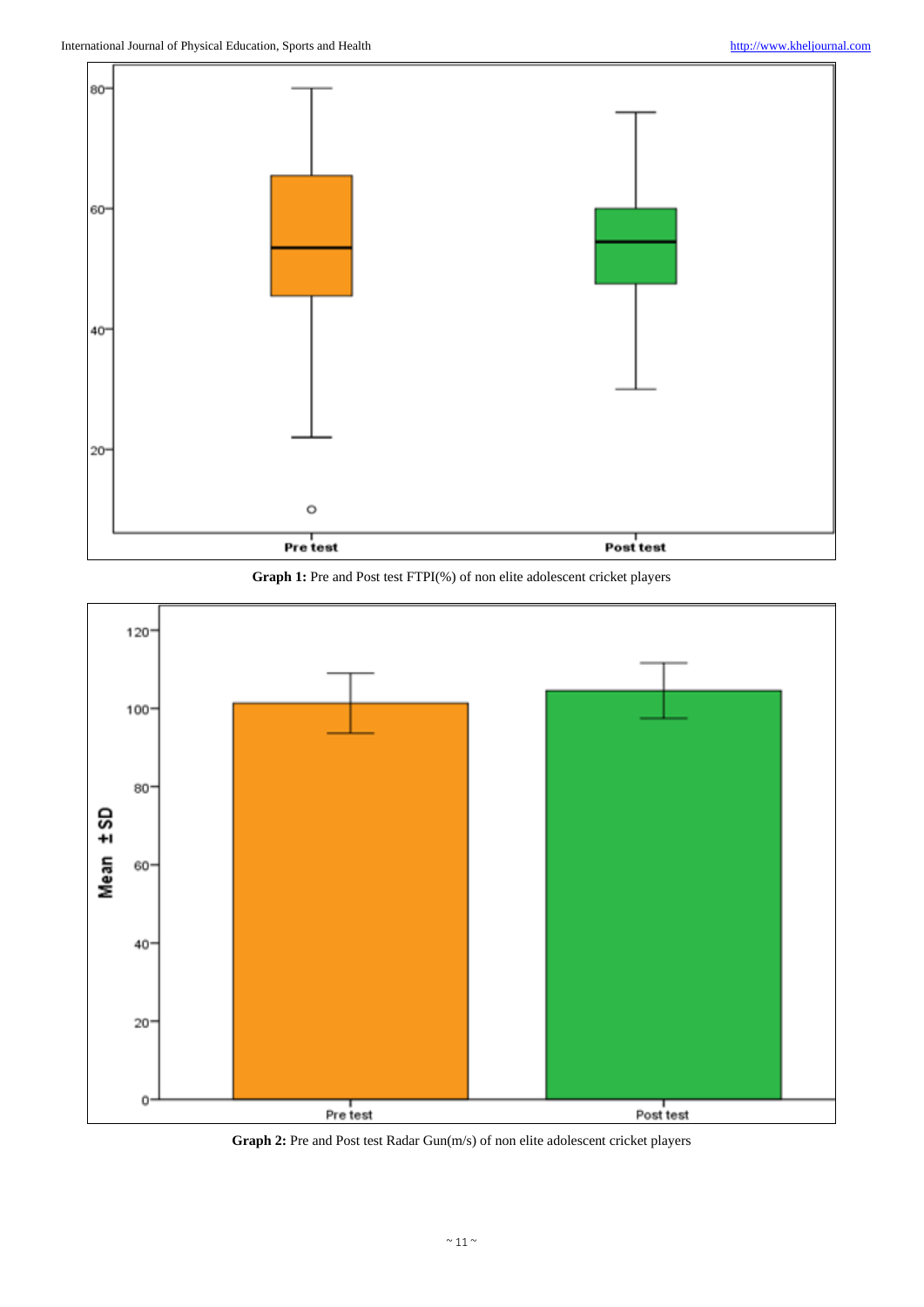

**Graph 3:** Pre and Post 17.68-m With Bat sprint Cricket Speed Test of non elite adolescent cricket players

### **Discussion**

The current study examines the impact of a CricFit intervention programme on non-elite adolescent cricket players' throwing and running abilities. One group of 40 nonelite adolescent cricket players was involved in this investigation. As strength and conditioning programme, the subjects were given the CricFit intervention programme. Before and after the intervention, throwing accuracy, throwing speed, and running speed were all measured. It is evidenced that CricFit intervention program was significantly improved the throwing speed and running speed performance among the non elite adolescent cricket player but no statistically significant differences was seen in throwing accuracy.

The participants in this study were divided into one group. According to table 1, the baseline data of age, weight, height, and BMI demonstrate no significant differences between the groups. The following measurements were taken: age 19-24 Mean SD 20.681.76, weight 42-90 MEAN SD 62.659.61, height 1.52-1.87 Mean SD 1.760.66 and BMI 16-26 Mean SD 20.192.70. The inclusion criteria were met by all of the participants in the study. According to NM MILSON, JG Barnard, and RA Stretch (2007), younger cricketers aged 19 to 24 were more prone to injury than their older counterparts, hence the age group preferred in this study was 19-24.

After a 5-minute warm-up, the CricFit Intervention was provided during the training session. To assess the performance of non-elite teenage cricket players after the CricFit intervention programme, before and post functional throwing performance index, radar gun test, and 17.68-m with bat sprint cricket speed test were recorded. The FTPI Score showed no statistically meaningful improvement. Pre-test scores ranged from 10-80, with a mean and SD of 52.90±15.28. It was found to be lower in the post-test, with a range of 30-76 and a mean and SD of  $53.63 \pm 10.16$ .

The Wilcoxon test was performed and determined to be nonsignificant with a *P>* 0.05 and a T-test / Wilcoxon test Z=0.054ns. Prior to the test, the radar gun score ranged from 89 to 121, with a mean SD of 101.33± 7.68. In the post-test,

the range was  $95-120$ , with a mean and SD of  $104.5\pm38.08$ . When dependent outcomes are ordinal, the non-parametric test is used to compare them. The Wilcoxon test was used, and it was determined to be significant at P 0.001 and Ttest=5.010. Prior to the test, the 17.68-m with bat sprint cricket speed test score ranged from 2.80-4.02, Mean and SD of 3.21  $\pm$ 0.22, and In the post-test, the range was 2.01-3.40, with a mean SD of 2.73±0.46.

According to Jonathan Freeston *et al*., (2008), maximal efforts are accompanied by disproportionate muscle activity, which may result in a loss of control. They also claim that inefficient muscular contractions cause a reduction in ideal kinematics, resulting in decreased accuracy. This link between speed and accuracy is especially relevant in cricket, because a high-velocity throw is of little use if the increased velocity comes at the expense of precision, hence in this study, throwing speed improves while throwing accuracy declines [12]. The effects of throwing speed and running speed were shown to be beneficial. The pectoralis major and latissimus dorsi are significantly active during the arm acceleration and follow-through phases of throwing, according to EMG research by Jobe *et al*. reported that the pectorals major and latissiumusdorsi help with the throwing motion by supplying power to help the subscapularis move the arm forward across the chest.

Bowlers and batters, according to L Potei *et al*., (2020), should focus on strengthening the posterior chain, core, and mobility training (for bowlers), and upper body strength, mobility, and core work (for batsmen). This is a significant finding because prior research has shown that upper-body strength training, as well as core strengthening, is beneficial for injury prevention (especially in the lower back) and enhanced performance<sup>[13]</sup>.

The results of this study were compared before and after the CricFit intervention programme, it was found that throwing velocity and running speed increased dramatically. However, there is no significant difference in throwing accuracy between the pre- and post-test values, which could be attributed to inefficient muscle contractions, which cause a